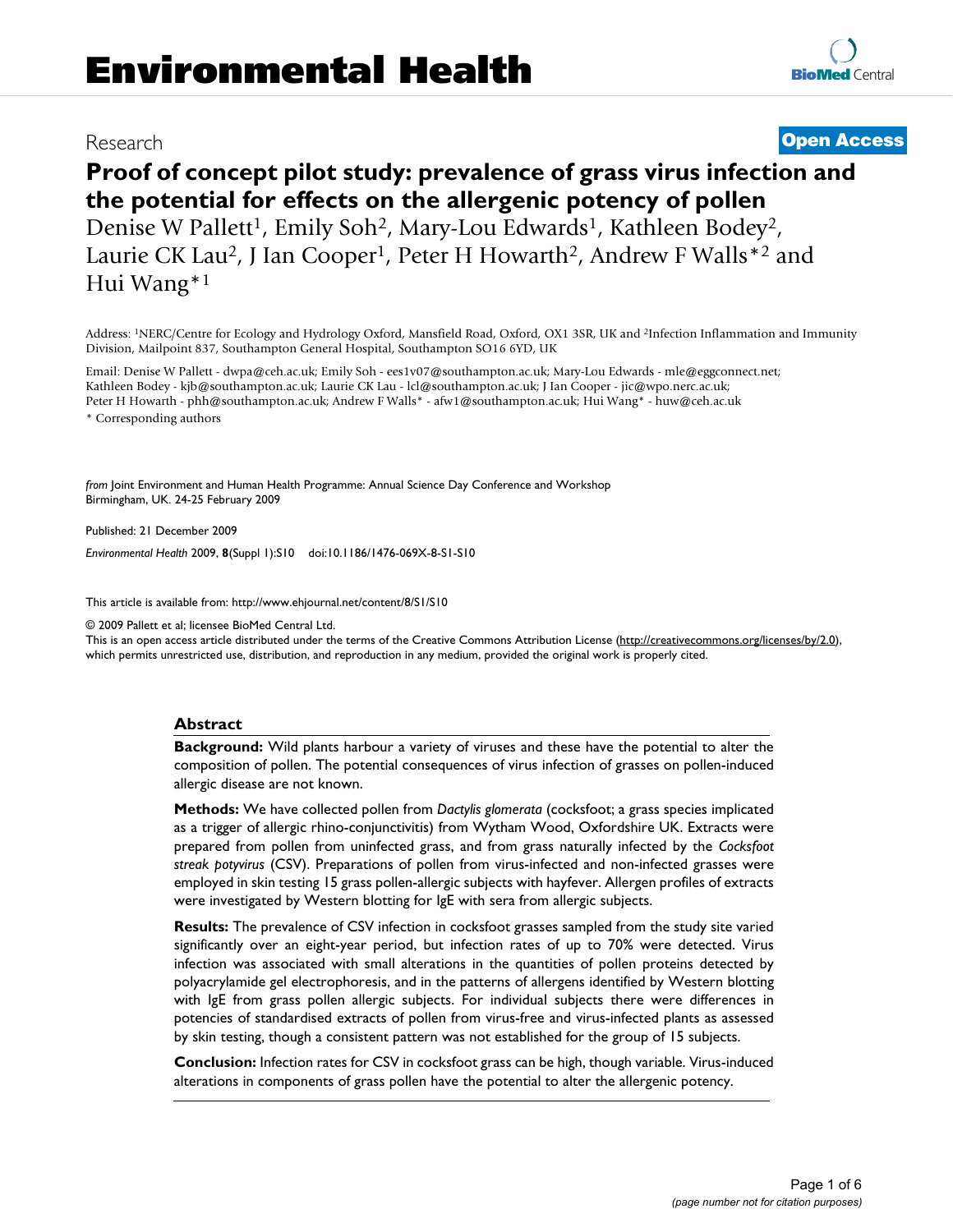#### **Background**

Changes in the environment over the last half century have been associated with substantial increases in the prevalence of allergic disease, and particularly of allergic rhinitis and conjunctivitis. Allergic diseases now represent a major health care burden, with 35% of adolescents experiencing asthma-like symptoms, and approximately 25% of the population experiencing rhinitis at some time in their lives in the UK [1]. The loss of grassland due to urbanization and changing agricultural practice may be balanced by a reduction in allergy protective factors, such as early life exposure to infection and in particular, bacterial products. Environmental factors that can influence the potential of pollen to provoke allergic reactions deserve investigation.

Pollen from cocksfoot (*Dactylis glomerata*) is important as a source of allergens that provoke hayfever in the UK [2]. Cocksfoot is susceptible to many grass-infecting viruses. A natural cocksfoot population in Wytham Wood [3], Oxfordshire, UK, has been monitored for the *Cocksfoot steak virus* (CSV; genus, *Potyvirus*) prevalence since 2001. The viral infection triggers the grass anti-virus gene silencing, but the infection can persist for more than three years in infected grasses at glasshouse conditions [4].

Infections in plants have been reported to trigger the production of families of pathogen related proteins that mediate systemic acquired resistance for self-defence [5]. Viral infection of grasses can lead to expression of new antigens on the surface of pollen grains [6] and would be expected to lead to changes in the composition of allergens that are normally present. Infection by viruses has been shown to increase defence-related proteins and experimental studies on vegetables and trees have shown that upregulation of such proteins may not only increase the allergen content but also has the potential to increase allergenicity through cross reactivity [7,8]. A number of pathogen-related proteins in pollen extracts have been identified as allergens [9].

Allergic sensitivity to pollen and other allergens involves the production of immunoglobulin E (IgE) antibody in affected subjects. The binding of allergens to specific IgE antibody attached to membrane receptors on mast cells and basophils can trigger the explosive release of potent mediators of inflammation. Measurement of the binding of IgE to allergens, and experimental provocation of mast cell activation (e.g. by pricking allergen into the skin) provides a means for assessing allergenic potency.

The purpose of the present pilot study has been to generate prevalence data for CSV infection in cocksfoot, and to examine if virus infection may be associated with alterations in the allergenic potency of pollen from infected plants.

### **Methods**

Leaves were collected from individual cocksfoot plants in the Yellow Ants Reserve, Wytham Hill, Wytham Wood [3], Oxfordshire, in April-May 2001-2008. Leaf extracts were examined by Enzyme-Linked ImmunoSorbent Assay for CSV (ELISA, pre-2004) then by Reverse Transcription Polymerase Chain Reaction (RT-PCR, post-2004). In 2008, leaf samples were collected from 280 plants (79 from the Yollow Ants Reserve for virus infection rate, and the others were wild plants maintained at glasshouse after outdoor conditions during winter, for allergen test) before the pollen season. Total RNA was isolated from 0.2 g of leaf for each individual sample using the RNeasy Plant Mini Kit (Qiagen, Crawley, UK). CSV infection was determined from 1 μl of the RNA extract by using the One-step RT-PCR kit (Qiagen) with degenerated primers based on the CSV Nib cistron sequence [4] (forward, 5'-TCNCGN-GARAARNGNAARTGG-3'; reverse, 5'-CNCCNGCRT-TCATNGTYTG-3';  $R = A/G$ ,  $Y = C/T$ ,  $N = A/G/C/T$ ; GenBank accession No, [EU119422](http://www.ncbi.nih.gov/entrez/query.fcgi?db=Nucleotide&cmd=search&term=EU119422), nt 6990-8577). A programme (50°C 30 min, 95°C 15 min, 30 cycles of 50°C 1 min, 94°C 1 min, 72°C 4 min, and finish with 72°C 10 min) was used to produce a CSV specific DNA band of 1587 bp in agarose gel electrophoresis. The infection rates were compared (number of positive vs number of negative) for different years using the Chi-Square test (Minitab 15).

Pollen was collected for each individual plant and stored at -80°C before use. Individual pollen extracts from infected ( $n = 10$ ) and non-infected grasses ( $n = 8$ ) were examined by light microscopy and incubated  $(1/10; w/v)$ with phosphate buffered saline (PBS, pH 7.4) at 20°C for 6 h. Extracts were centrifuged (200 ×g), filtered (0.22  $\mu$ m) and protein concentrations determined by the Coomassie blue dye binding procedure with bovine serum albumin as the standard (Thermo, Cramlington, UK). Extracts from infected and non-infected plants (14 μl each) were subjected to sodium dodecyl sulphate (SDS) polyacrylamide gel electrophoresis (PAGE; 10%), and stained with Coomassie blue dye. Separate extracts from infected or non-infected grasses were pooled, and the protein concentration confirmed to be similar.

Subjects ( $n = 15$ ) with a history of seasonal allergic rhinoconjunctivitis were recruited outside the pollen season from an advertisement placed in Southampton General Hospital. The study was approved by Southampton and South West Hampshire Local Research Ethics Committee. Skin prick tests were performed with serially diluted extracts of infected and non-infected pollen (neat, 1/10, 1/100, 1/1,000, 1/10,000) on the volar aspect of the fore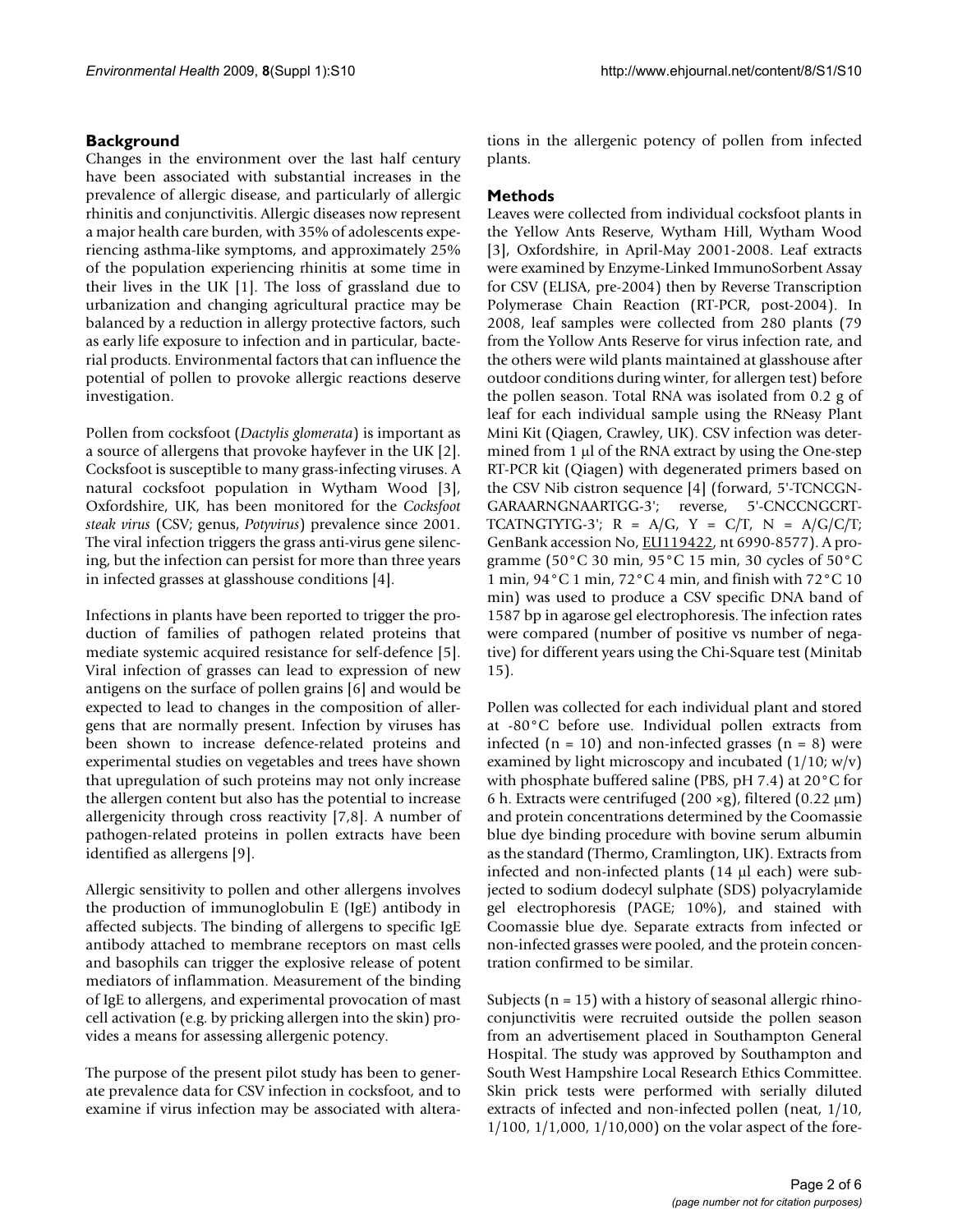arm, and perpendicular diameters of the weal reaction determined. Serum was collected and incubated (diluted 1 in 10) with nitrocellulose blots of PAGE separated extracts. IgE-binding proteins were identified by sequential addition of biotinylated rabbit antibody specific for human IgE (Vector, Peterborough, UK), Extravidin peroxidase complexes (Sigma, Poole, UK) and Super Signal West Pico chemiluminescent substrate (Thermo).

#### **Results**

Infection rates in the natural cocksfoot population in the Yellow Ants Reserve, Wytham Wood were variable between 2001-2008 (Figure 1, Chi-Sq = 61.343, DF = 5, *P* < 0.001). The highest infection rate was more than 70% in 2004 when both ELISA and RT-PCR methods produced results conforming to each other. Since then, the infection rate had declined to just below 30% in 2008 (Figure 1, 2004-2008, Chi-Sq = 27.270, DF = 3, *P* < 0.001).

Weal reactions to extracts from both infected and noninfected plants were elicited in all grass pollen-allergic subjects. There were differences in sizes of skin reactions between the extracts for individual subjects, though this was not apparent for the group as a whole (Figure 2A). Analysis of pollen extracts by SDS PAGE revealed similar patterns for virus-infected and non-infected plants, with quantitative differences more apparent than qualitative differences in components (not illustrated). Western blotting to identify IgE binding components in pooled extracts of pollen revealed considerable heterogeneity in responses of different subjects, with IgE from each subject



#### Figure 1

**CSV prevalence in cocksfoot at the Yellow Ants Reserve, Wytham Wood, Oxford**. Infection was deemed by readings greater than two times higher than negative controls in ELISA (2001-2004), and by positive RT-PCR amplification of the CSV Nib cistron (2004-2008). The infection rate is presented as a percentage, and actual numbers (positive/total) are shown for each year.

binding to a different spectrum of proteins in the same pollen extracts. (Figure 2B). Comparison of IgE-binding patterns from each hayfever subject tested indicated differences between extracts of pollen from virus-infected and non-infected plants. For several subjects (e.g. A, B, E and H, Fig 2B) there was more intense staining of proteins of 25 to 38 kDa in pollen from uninfected grasses) than in that from the infected grasses. In contrast, for a protein with a molecular weight of approximately 65 kDa, there appeared to be more intense staining in the extract from infected grasses for some subjects (e.g., D, F, Figure 2B) but not others (e.g., A, C and G, Figure 2B).

#### **Discussion**

A larger scale survey on CSV prevalence in the UK would be appropriate to reveal its impact on grassland ecology, crop production, and human hayfever. However, our studies have indicated that CSV infection can be present in a substantial proportion of the cocksfoot population growing in its natural habitat in Wytham Wood. It was striking the extent to which the prevalence varied from year to year in the natural reservation area sampled (Figure 1). Many factors are likely to contribute to the variation, and it is likely to be associated with the abundance of insect vectors (e.g., aphids for CSV). Long term trends are difficult to predict, but as plant immunity (gene silencing, and systemic acquired resistance pathways) is temperature dependent, the dynamics of plant-pathogen interactions and relationships may be expected to shift during the course of climate change.

A number of factors are likely to contribute to the allergenic potency of pollen. Of crucial importance are the ability to provoke the activation of mast cells in the tissues (here assessed by the measurement of skin test responses, Figure 2A), and the extent to which IgE responses can be elicited (examined by Western blotting for IgE with serum from allergic subjects, Figure 2B). In the present studies we found that there were differences in the size of skin weal responses elicited by the standardized extracts of pollens from infected and non-infected grasses. For the group of 15 grass pollen allergic subjects with hayfever, however, there was not a consistent trend for skin reactions to be greater for either extract (Figure 2A). Investigation of IgE binding of protein constituents of pollen extracts revealed differences in patterns between those from CSV infected and non-CSV infected plants. As with skin test responses there was a striking degree of variation between individuals (Figure 2B). Further studies are necessary, but it seems likely that some grass pollen allergic subjects may exhibit greater sensitivity to pollen from virus infected grasses, than to uninfected grasses, and vice versa. This has implications for the preparation of extracts for allergen immunotherapy and for diagnosis, and for an understanding of sensitization to pollens.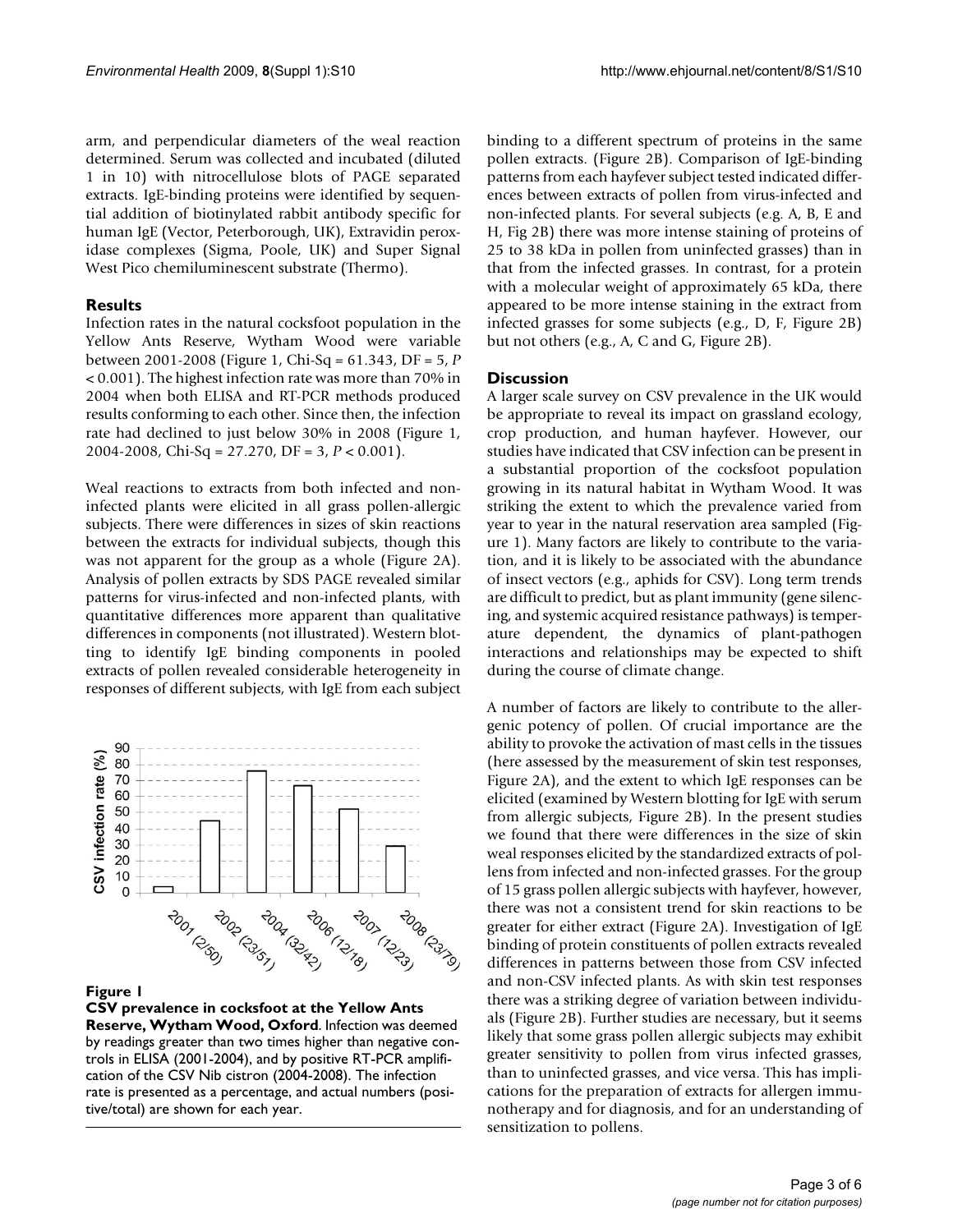

(A) Relative sizes of skin prick test **Figure 2** weals with extracts of pollen from uninfected and CSV-infected grasses **(A) Relative sizes of skin prick test weals with extracts of pollen from uninfected and CSV-infected grasses**. Data is shown for five concentrations of each extract in 15 subjects. (B) IgE binding constituents identified by Western blotting of the uninfected (left) and virus-infected extracts (right) separated by PAGE. Results are shown for nine separate subjects, designated A to I.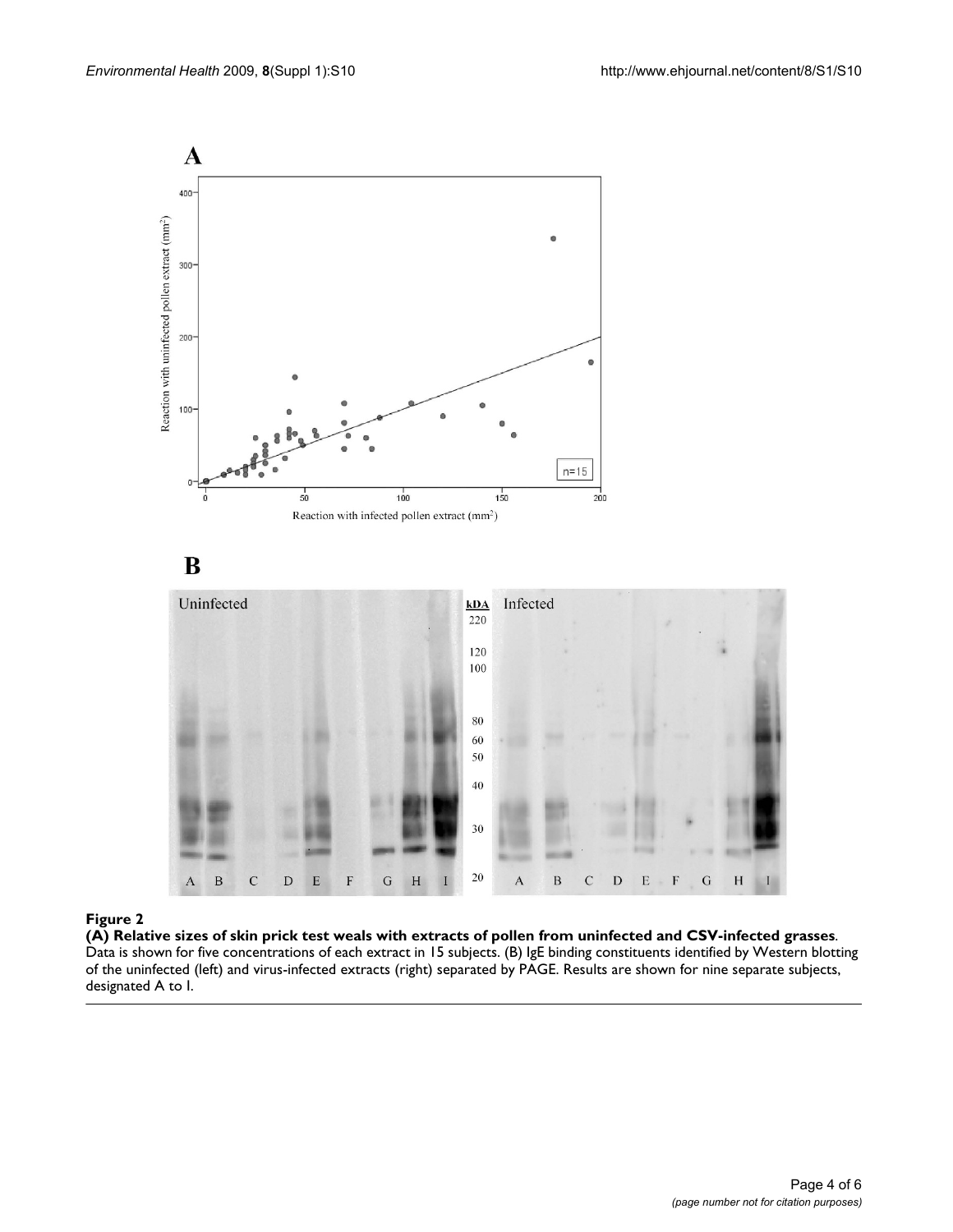The precise nature of alterations in pollen from virus infected plants remains to be determined, and also the extent to which they may contribute to sensitization and the provocation of allergic reactions. The potency of an allergen as a stimulus for provoking allergic reactions may be influenced not just by the capacity to bind IgE and activate mast cells, but also by various factors that could be regarded as non-immunological. Thus various major allergens from pollen [10-12] as well as from other sources [reviewed in [13]] have been identified as proteases or other enzymes. Certain proteases from allergens may facilitate entry of allergen through epithelial linings [reviewed in [13]], or could stimulate generation of inflammatory mediators [10] and the activation of various cell types through protease activated receptors [14], or could participate in other inflammatory processes to augment allergic reactions. Moreover, eicosanoids released from pollen have been reported to have various proinflammatory actions [15-17], and lectins present could stimulate directly the release of mediators from mast cells and basophils [18].

#### **Conclusion**

Viral and other pathogens naturally infect plants in the environment. Although these plant pathogens do not infect humans by themselves, their ability to alter the plant metabolism and to introduce new components into plants may have an impact on human health. Virus infection of grasses deserves consideration as a factor in polleninduced allergic disease.

#### **List of abbreviations used**

(CSV): *Cocksfoot steak virus*; (PAGE): Polyacrylamide gel electrophoresis; (ELISA): Enzyme-linked immunosorbent assay; (RT-PCR): Reverse transcription polymerase chain reaction; (SDS): Sodium dodecyl sulphate.

#### **Competing interests**

The authors declare that they have no competing interests.

#### **Authors' contributions**

DWP, ES, EME and KB performed the experiments and analyzed data. JIC developed the hypothesis and collected grasses. AFW, PH and HW developed the hypothesis, and AFW and HW supervised studies, analyzed data, wrote the manuscript

#### **Note**

The peer review of this article can be found in Additional file 1.

### **Additional material**

#### **Additional file 1**

*Peer review.* Click here for file [\[http://www.biomedcentral.com/content/supplementary/1476-](http://www.biomedcentral.com/content/supplementary/1476-069X-8-S1-S10-S1.doc) 069X-8-S1-S10-S1.doc]

#### **Acknowledgements**

We are grateful to Nigel Fisher and Michael Morecroft for advice on field work, Elaine Aldridge for maintaining the plants in glasshouse, and Hilary Whitworth for help in recruiting and gaining consent from subjects. This work was supported by the Joint Environment & Human Health Programme (NERC, EA, Defra, MOD, MRC, The Wellcome Trust, ESRC, BBSRC, EPSRC and HPA) grants to HW & IC (NE/E008933/1), AFW & PHH (NE/E009417/1), NERC (UK) non-thematic grant to HW (NER/A/S/ 2003/00548), and NERC/CEH Biodiversity Programme to HW (C02875).

This article has been published as part of *Environmental Health* Volume 8 Supplement 1, 2009: Proceedings of the Joint Environment and Human Health Programme: Annual Science Day Conference and Workshop. The full contents of the supplement are available online at http://www.ehjour [nal.net/supplements/8/S1](http://www.ehjournal.net/supplements/8/S1).

#### **References**

- 1. Department of Health Allergy Services Review Team: **A Review of services for allergy: The epidemiology, demand for and provision of treatment and effectiveness of clinical interventions.** *Department of Health*; 2006.
- 2. Topping MD, Brostoff J, Brighton WD: **[Allergenic activity of frac](http://www.ncbi.nlm.nih.gov/entrez/query.fcgi?cmd=Retrieve&db=PubMed&dopt=Abstract&list_uids=7249343)[tions of cocksfoot \(Dactylis glomerata\) pollen. Definition of](http://www.ncbi.nlm.nih.gov/entrez/query.fcgi?cmd=Retrieve&db=PubMed&dopt=Abstract&list_uids=7249343) [active components by skin testing, and inhibition RAST.](http://www.ncbi.nlm.nih.gov/entrez/query.fcgi?cmd=Retrieve&db=PubMed&dopt=Abstract&list_uids=7249343)** *Clin Allergy* 1981, **11(3):**281-286.
- 3. Mihok B, Kenderes K, Kirby KJ, Paviour-Smith K, Elbourn CA: **Fortyyear changes in the canopy and the understorey in Wytham Woods.** *Forestry* 2009. doi:10.1093/forestry/cpp021
- 4. Ho T, Rusholme Pilcher RL, Edwards ML, Cooper I, Dalmay T, Wang H: **[Evidence for GC preference by monocot Dicer-like pro](http://www.ncbi.nlm.nih.gov/entrez/query.fcgi?cmd=Retrieve&db=PubMed&dopt=Abstract&list_uids=18243131)[teins.](http://www.ncbi.nlm.nih.gov/entrez/query.fcgi?cmd=Retrieve&db=PubMed&dopt=Abstract&list_uids=18243131)** *Biochem Biophys Res Commun* 2008, **368(2):**433-437.
- 5. van Loon LC, Rep M, Pieterse CM: **Significance of inducible defense-related proteins in infected plants.** *Ann Rev Phytopathol* 2006, **44:**135-162.
- 6. Edwards ML, Kelly SE, Arnold MK, Cooper JI: **Properties of a hordeivirus from Anthoxanthum odoratum.** *Plant Pathol* 1989, **38(2):**209-218.
- 7. Yagami T, Sato M, Nakamura A, Komiyama T, Kitagawa K, Akasawa A, Ikezawa Z: **[Plant defense-related enzymes as latex antigens.](http://www.ncbi.nlm.nih.gov/entrez/query.fcgi?cmd=Retrieve&db=PubMed&dopt=Abstract&list_uids=9525455)** *J Allergy Clin Immunol* 1998, **101(3):**379-385.
- 8. Hanninen AR, Mikkola JH, Kalkkinen N, Turjanmaa K, Ylitalo L, Reunala T, Palosuo T: **Increased allergen production in turnip (***Brassica rapa***[\) by treatments activating defense mecha](http://www.ncbi.nlm.nih.gov/entrez/query.fcgi?cmd=Retrieve&db=PubMed&dopt=Abstract&list_uids=10400861)[nisms.](http://www.ncbi.nlm.nih.gov/entrez/query.fcgi?cmd=Retrieve&db=PubMed&dopt=Abstract&list_uids=10400861)** *J Allergy Clin Immunol* 1999, **104(1):**194-201.
- 9. Chow LP, Chiu LL, Khoo KH, Peng HJ, Yang SY, Huang SW, Su SN: **[Purification and structural analysis of the novel glycoprotein](http://www.ncbi.nlm.nih.gov/entrez/query.fcgi?cmd=Retrieve&db=PubMed&dopt=Abstract&list_uids=16336260) allergen Cyn d 24, a pathogenesis-related protein PR-1, from [Bermuda grass pollen.](http://www.ncbi.nlm.nih.gov/entrez/query.fcgi?cmd=Retrieve&db=PubMed&dopt=Abstract&list_uids=16336260)** *FEBS J* 2005, **272(24):**6218-6227.
- 10. Matheson N, Schmidt J, Travis J: **[Isolation and properties of an](http://www.ncbi.nlm.nih.gov/entrez/query.fcgi?cmd=Retrieve&db=PubMed&dopt=Abstract&list_uids=7695924) [angiotensin II-cleaving peptidase from mesquite pollen.](http://www.ncbi.nlm.nih.gov/entrez/query.fcgi?cmd=Retrieve&db=PubMed&dopt=Abstract&list_uids=7695924)** *Am J Respir Cell Mol Biol* 1995, **12(4):**441-448.
- 11. Travis J, Whitworth T, Matheson N, Bagarozzi D: **[Proteinases from](http://www.ncbi.nlm.nih.gov/entrez/query.fcgi?cmd=Retrieve&db=PubMed&dopt=Abstract&list_uids=8922023) [pollen and pests.](http://www.ncbi.nlm.nih.gov/entrez/query.fcgi?cmd=Retrieve&db=PubMed&dopt=Abstract&list_uids=8922023)** *Acta Biochimica Polonica* 1996, **43(3):**411-417.
- 12. Grobe K, Becker WM, Schlaak M, Petersen A: **Grass group I allergens (beta-expansins) are novel, papain-related proteinases.** *Euro J Biochem* 1999, **263(1):**33-40.
- 13. Walls AF: **The roles of neutral proteases in asthma and rhinitis.** In *Asthma and Rhinitis* Edited by: *Busse WW, Holgate ST*. *Boston: Blackwell*; 2000:968-997.
- 14. Page K, Strunk VS, Hershenson MB: **[Cockroach proteases](http://www.ncbi.nlm.nih.gov/entrez/query.fcgi?cmd=Retrieve&db=PubMed&dopt=Abstract&list_uids=14657869) [increase IL-8 expression in human bronchial epithelial cells](http://www.ncbi.nlm.nih.gov/entrez/query.fcgi?cmd=Retrieve&db=PubMed&dopt=Abstract&list_uids=14657869)**